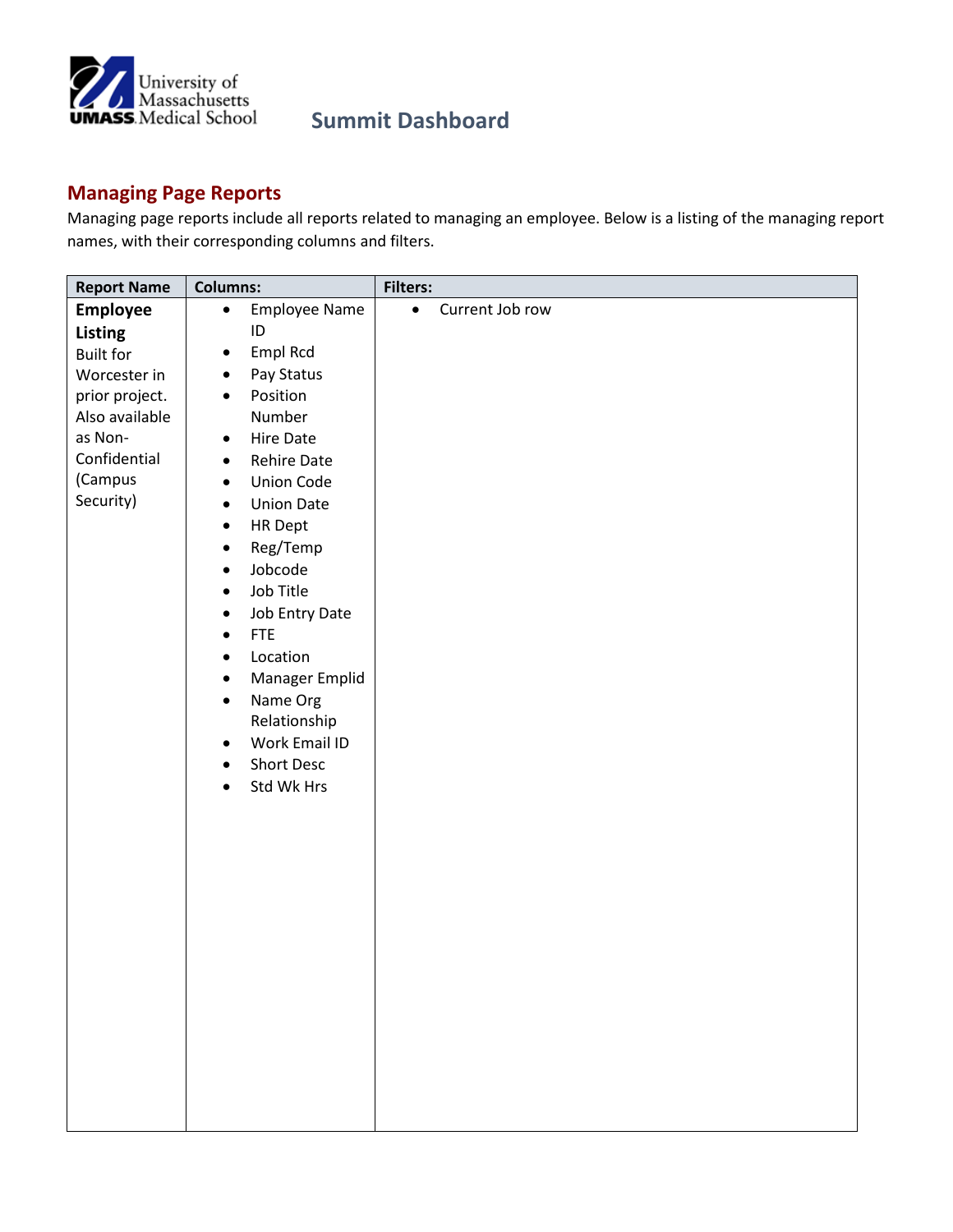

| <b>Report Name</b> | <b>Columns:</b>                | <b>Filters:</b>                                         |
|--------------------|--------------------------------|---------------------------------------------------------|
| <b>Employee</b>    | Version 1 - DPW                | Version 1 - DPW<br>$\bullet$                            |
| <b>Roster</b>      | Employee ID                    | 2 queries: 1 Contingent Current Active job Rows;        |
| Exposed both       | Empl Rcd                       | Employees Active current job row Pay Source = Base_Pay  |
| versions of        | Person Name                    | OR ADDL_PAY w Earn Code BOS and end date = 6/30/2100    |
| the Employee       | HR Dept ID                     |                                                         |
| Roster;            | Job Code                       |                                                         |
| Default to last    | Job Title<br>$\bullet$         |                                                         |
| closed pay         | Employee                       |                                                         |
| period;            | <b>Classification Union</b>    |                                                         |
| Current open       | Code; Grade                    |                                                         |
| pay period         | Last Hire Date                 |                                                         |
| available.         | <b>FTE</b>                     |                                                         |
|                    | <b>Std Hours</b><br>$\bullet$  |                                                         |
|                    | <b>Compensation Rate</b>       |                                                         |
|                    | Account; Project ID            |                                                         |
|                    | Deptid                         |                                                         |
|                    | Fund Code<br>٠                 |                                                         |
|                    | <b>Earnings Code</b>           |                                                         |
|                    | <b>Encumb End Date</b>         |                                                         |
|                    | <b>Allocation Pct</b>          |                                                         |
|                    | <b>Biweekly Rate</b>           |                                                         |
|                    | <b>Annual Rate</b>             |                                                         |
|                    |                                | <b>Version 2 - ABL</b><br>$\bullet$                     |
|                    | Version 2 - ABL                | Current Job row; 2 queries: 1 Contingent Current Active |
|                    | Person Name; Employee          | job Rows; Employees Active current job row Pay Source = |
|                    | ID; Empl Rcd; Emp              | Base_Pay OR ADDL_PAY                                    |
|                    | Status; Hire Date; Rehire      |                                                         |
|                    | Date; Expected End             |                                                         |
|                    | Date; Workgroup; Union         |                                                         |
|                    | Code; Job Title; Business      |                                                         |
|                    | Title; Manager Name;           |                                                         |
|                    | Grade; Step; Comp              |                                                         |
|                    | Frequency; HR Account          |                                                         |
|                    | Code; Allocation Pct;          |                                                         |
|                    | Annual Allocation; Fund;       |                                                         |
|                    | Program; Dept ID;              |                                                         |
|                    | Project ID; Effective          |                                                         |
|                    | Date; Standard Weekly<br>Hours |                                                         |
|                    |                                |                                                         |
|                    |                                |                                                         |
|                    |                                |                                                         |
|                    |                                |                                                         |
|                    |                                |                                                         |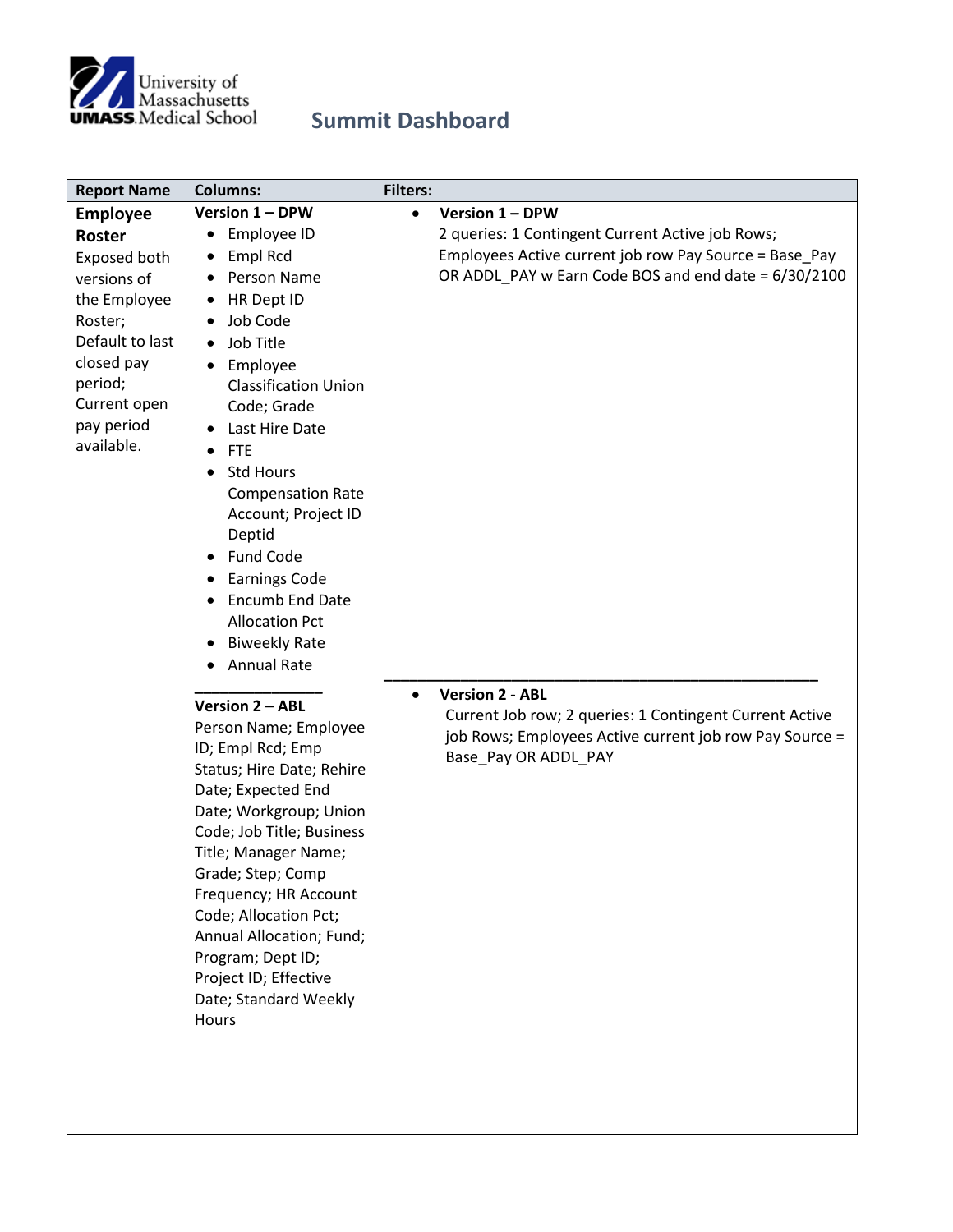

| <b>Report Name</b> | <b>Columns:</b>                                | <b>Filters:</b> |                                                                                                       |
|--------------------|------------------------------------------------|-----------------|-------------------------------------------------------------------------------------------------------|
| <b>Expected</b>    | Version 1 - ADL                                | $\bullet$       | Version 1 - ADL                                                                                       |
| <b>End Date</b>    | Person Name                                    |                 | Current Active Job row with expected end Date and                                                     |
|                    | Employee ID<br>٠                               |                 | Auto end Flag not NULL; Employee with funding                                                         |
|                    | Empl Rcd                                       |                 |                                                                                                       |
|                    | <b>Emp Status</b>                              |                 |                                                                                                       |
|                    | <b>Expected End Date</b>                       |                 |                                                                                                       |
|                    | Auto End Flag                                  |                 |                                                                                                       |
|                    | Job title                                      |                 |                                                                                                       |
|                    | <b>Benefit Program</b>                         |                 |                                                                                                       |
|                    | Union code                                     |                 |                                                                                                       |
|                    | <b>HR Account Code</b>                         |                 |                                                                                                       |
|                    | <b>Fund Code</b>                               |                 |                                                                                                       |
|                    | <b>Funding DeptID</b>                          |                 |                                                                                                       |
|                    | Project ID<br>٠                                |                 |                                                                                                       |
|                    | <b>Effective Date</b>                          |                 |                                                                                                       |
|                    | Alloc%                                         |                 |                                                                                                       |
|                    | <b>Annual Allocation</b>                       |                 |                                                                                                       |
|                    |                                                |                 |                                                                                                       |
|                    | <b>FTE</b>                                     |                 |                                                                                                       |
|                    | <b>Standard Weekly Hours</b><br>Version 2 - WL | $\bullet$       | Version 2 - WL                                                                                        |
|                    | • Days to Termination                          |                 |                                                                                                       |
|                    | <b>Employee Name</b>                           |                 | Current Active Job row with expected end date > =<br>current date or Terminated row with excepted end |
|                    | • Empl Rcd                                     |                 | date not NULL (result merge into 1 row showing if                                                     |
|                    | • HR Dept                                      |                 | term row has been created. Does not look at Auto end                                                  |
|                    | • Jobcode & Title                              |                 | Flag                                                                                                  |
|                    | Organization Relationship                      |                 |                                                                                                       |
|                    | $\bullet$ FTE                                  |                 |                                                                                                       |
|                    |                                                |                 |                                                                                                       |
|                    | • Expected End Date<br><b>Termination Date</b> |                 |                                                                                                       |
|                    | Version 3 - With                               |                 | <b>Version 3 - With Appointment End Date added</b>                                                    |
|                    | <b>Appointment End Date</b>                    |                 | prototype                                                                                             |
|                    | added prototype                                |                 | Current Active Job row with expected end date or                                                      |
|                    | • Days to Termination                          |                 | Appointment End Date > = current date or Terminated                                                   |
|                    | <b>Employee Name</b>                           |                 | row with excepted end date not NULL (result merge                                                     |
|                    | Empl Rcd<br>$\bullet$                          |                 | into 1 row showing if term row has been created. Does                                                 |
|                    | • HR Dept                                      |                 | not look at Auto end Flag                                                                             |
|                    | • Jobcode & Title                              |                 |                                                                                                       |
|                    | Organization Relationship                      |                 |                                                                                                       |
|                    | <b>FTE</b>                                     |                 |                                                                                                       |
|                    | Date Type<br>$\bullet$                         |                 |                                                                                                       |
|                    | <b>End Date</b>                                |                 |                                                                                                       |
|                    | <b>Termination Date</b>                        |                 |                                                                                                       |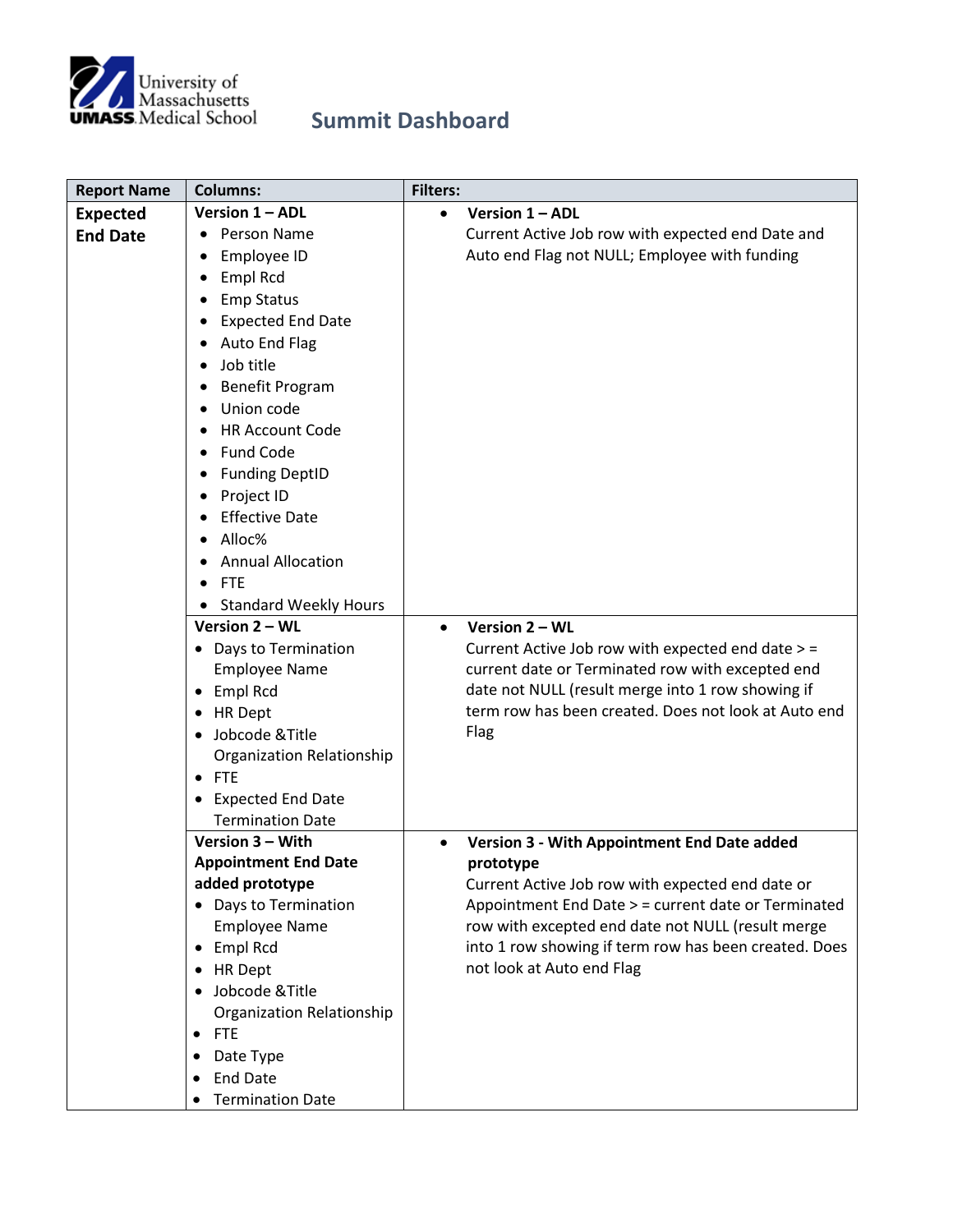

| <b>Report Name</b>                    | <b>Columns:</b>                        | <b>Filters:</b>                                    |
|---------------------------------------|----------------------------------------|----------------------------------------------------|
| <b>Employee Delta</b>                 | <b>Base Fields:</b>                    | <b>Selected Dates and Change type</b><br>$\bullet$ |
| Listing                               | <b>Employee Name ID</b><br>$\bullet$   |                                                    |
| This report is built                  | Empl Rcd #<br>$\bullet$                |                                                    |
| off of three Summit                   | <b>Current Pay Status</b><br>$\bullet$ |                                                    |
| created table that                    | • Current Reg/Temp                     |                                                    |
| capture changes in                    | <b>Current Org Relation</b>            |                                                    |
| key data fields by                    | <b>Hire Date</b><br>$\bullet$          |                                                    |
| comparing current                     | Last Hire Date<br>$\bullet$            |                                                    |
| record in Summit to                   | • Union Code                           |                                                    |
| record being pulled                   | <b>Union Date</b>                      |                                                    |
| from Peoplesoft. It                   | <b>Short Desc</b><br>$\bullet$         |                                                    |
| identifies new and                    | Job Entry Date<br>$\bullet$            |                                                    |
| changes records. It                   | Work Email ID                          |                                                    |
| is not dependent on                   | • Change Effective Date                |                                                    |
| action codes.                         | Change Class plus Past                 |                                                    |
| Currently 3                           | and Current Values for                 |                                                    |
| incoming table are                    | each change Type                       |                                                    |
| compared for key                      | selection:                             |                                                    |
| fields Job, person                    | 1. Job: Department,                    |                                                    |
| name, person                          | Jobcode,                               |                                                    |
| address. It records                   | Supervisor,                            |                                                    |
| prior value and new<br>value. We have | Location, Campus,                      |                                                    |
| learned that this is                  | Hours, FTE                             |                                                    |
| relatively easy to                    | 2. Person: First,                      |                                                    |
| expand. Note:                         | Middle, Last and                       |                                                    |
| There is a Non-                       | Full name                              |                                                    |
| Confidential                          | Address: Address<br>3.                 |                                                    |
| Version.                              | 1,2,3,4, City,                         |                                                    |
|                                       | State, Country,                        |                                                    |
|                                       | Postal                                 |                                                    |
|                                       |                                        |                                                    |
|                                       |                                        |                                                    |
|                                       |                                        |                                                    |
|                                       |                                        |                                                    |
|                                       |                                        |                                                    |
|                                       |                                        |                                                    |
|                                       |                                        |                                                    |
|                                       |                                        |                                                    |
|                                       |                                        |                                                    |
|                                       |                                        |                                                    |
|                                       |                                        |                                                    |
|                                       |                                        |                                                    |
|                                       |                                        |                                                    |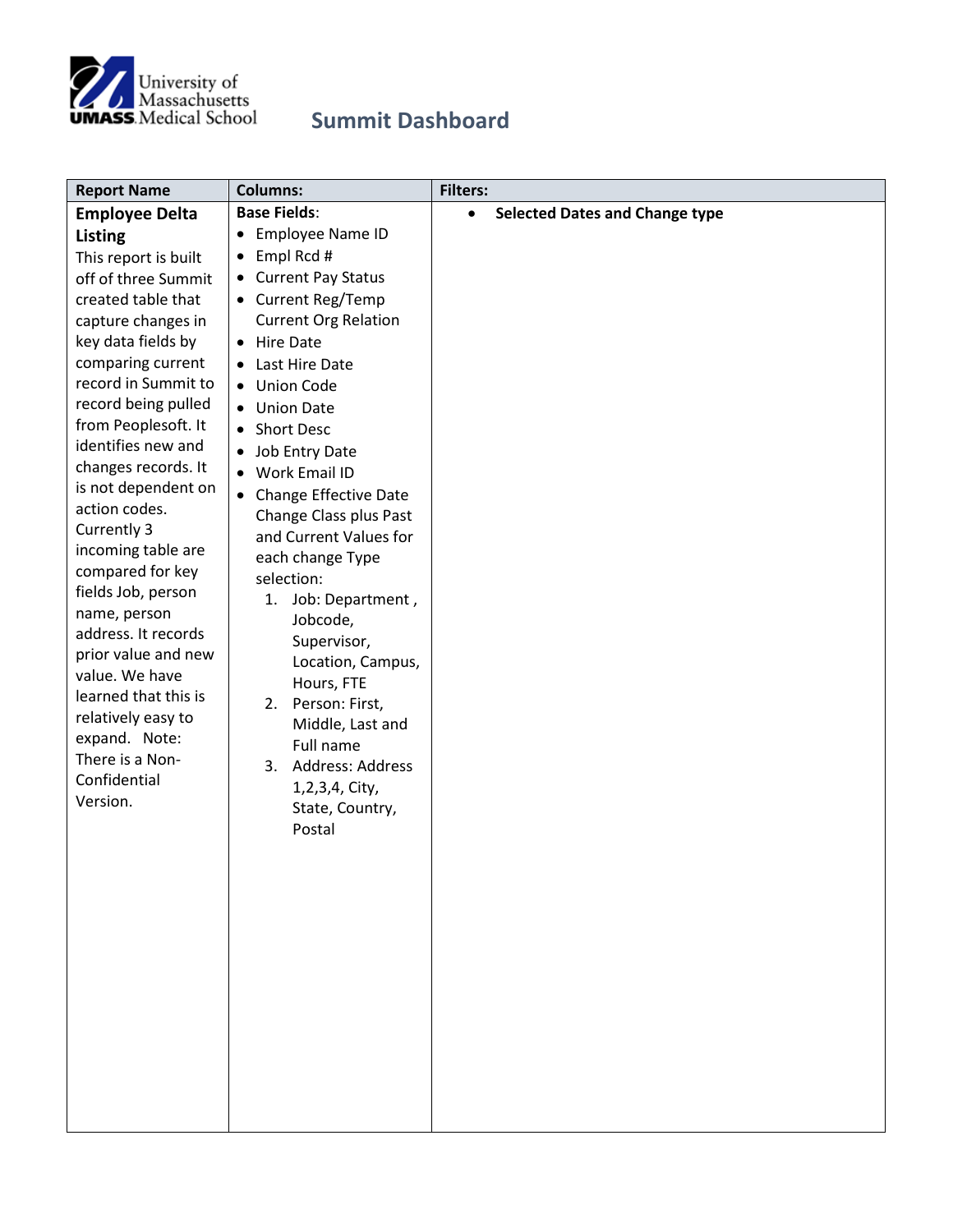

| <b>Report Name</b>  | <b>Columns:</b>                        | <b>Filters:</b>                                |
|---------------------|----------------------------------------|------------------------------------------------|
| Personnel           | Version 1 - Action Date                | <b>Version 1 - Action Date</b><br>$\bullet$    |
| <b>Transactions</b> | Current Job Row<br>$\bullet$           | All job rows within selected Action Dates      |
| Note: link to pages | Flag Employee ID                       |                                                |
| where any date      | Employee Record<br>$\bullet$           |                                                |
| range can be        | <b>Employee Name</b>                   |                                                |
| selected for these  | <b>Effective Sequence</b><br>$\bullet$ |                                                |
| reports             | <b>Effective Date</b>                  |                                                |
|                     | Job Title<br>$\bullet$                 |                                                |
|                     | <b>Position Number</b><br>$\bullet$    |                                                |
|                     | <b>Action Action</b>                   |                                                |
|                     | Reason                                 |                                                |
|                     | <b>FTE</b><br>$\bullet$                |                                                |
|                     | Grade<br>$\bullet$                     |                                                |
|                     | Step<br>$\bullet$                      |                                                |
|                     | Organization<br>$\bullet$              |                                                |
|                     | Relationship Bi-                       |                                                |
|                     | <b>Weekly Rate</b>                     |                                                |
|                     | <b>Annual Salary</b>                   |                                                |
|                     | <b>Version 2 - Effective Date</b>      | <b>Version 2 - Effective Date</b><br>$\bullet$ |
|                     | • Current Job Row Flag                 | All job rows within selected Effective Dates   |
|                     | <b>Effective Date</b>                  |                                                |
|                     | Employee ID<br>$\bullet$               |                                                |
|                     | • Employee Record                      |                                                |
|                     | <b>Employee Name</b>                   |                                                |
|                     | • Effective Sequence                   |                                                |
|                     | <b>Position Number</b>                 |                                                |
|                     | Action<br>$\bullet$                    |                                                |
|                     | <b>Action Reason</b><br>٠              |                                                |
|                     | <b>FTE</b><br>$\bullet$                |                                                |
|                     | Grade<br>$\bullet$                     |                                                |
|                     | Step<br>$\bullet$                      |                                                |
|                     | • Organization                         |                                                |
|                     | Relationship Job Title                 |                                                |
|                     | • Bi-Weekly Rate                       |                                                |
|                     | <b>Annual Salary</b>                   |                                                |
|                     |                                        |                                                |